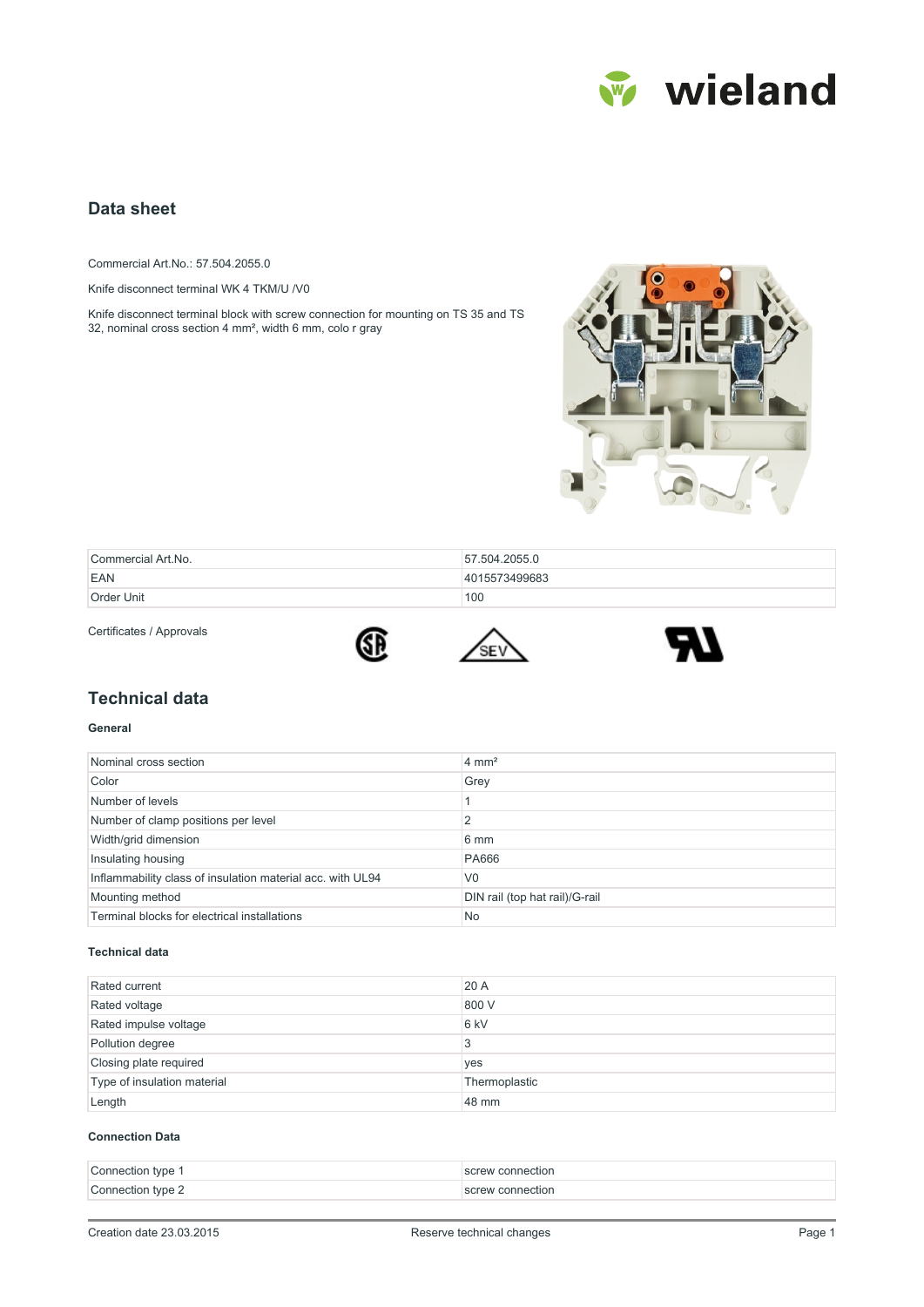

| Minimum cross section solid         | $0.5$ mm <sup>2</sup> |
|-------------------------------------|-----------------------|
| Maximum cross section solid         | $6 \text{ mm}^2$      |
| Minimum cross section fine stranded | $0.5$ mm <sup>2</sup> |
| Maximum cross section fine stranded | $4 \text{ mm}^2$      |
| Wire strip length                   | $9 \text{ mm}$        |
| Torque conductor mounting           | $0.5$ Nm              |

#### **Technical Data UL/CSA**

| <b>Cross section UL</b>  | 22-10 AWG |
|--------------------------|-----------|
| Voltage UL               | 600 V     |
| Current factory wiring   | 20 A      |
| Current field wiring     | 20 A      |
| <b>Cross section CSA</b> | 22-10 AWG |
| Voltage CSA              | 600 V     |
| <b>Current CSA</b>       | 20 A      |

#### **Note**

| ' COOKOI<br>earated<br>test<br><b>INT</b><br>. SUUNGI<br>. .<br>. | .Nc |
|-------------------------------------------------------------------|-----|
|-------------------------------------------------------------------|-----|

### **Classification**

| ECLASS 11  |          |
|------------|----------|
| ECLASS 8.1 | 27141126 |
| ETIM 7.0   | EC000902 |
| ETIM 6.0   | EC000902 |
| ETIM 5.0   | EC000902 |
| ETIM 4.0   | EC000902 |
| ETIM 3.0   | EC000902 |

# **Accessories**

| Commercial<br>Art.No.: | Article-type description:                          | Description:                                                                                                  |
|------------------------|----------------------------------------------------|---------------------------------------------------------------------------------------------------------------|
| Z7.255.4227.0          | Jumper bar IVB 1 WK4 - 2                           | Jumper comp, insulated for DIN rail terminal blocks type WK , 2 -<br>pole                                     |
| Z7.255.4327.0          | Jumper bar IVB 1 WK4 - 3                           | Jumper comp, insulated for DIN rail terminal blocks type WK , 3 -<br>pole                                     |
| Z7.255.4627.0          | Jumper bar IVB 1 WK4 - 6                           | Jumper comp, insulated for DIN rail terminal blocks type WK , 6 -<br>pole                                     |
| 98.190.0000.0          | Mounting rail TS 32 UNPERF - I:2000mm              | Mounting rail G 32, unslotted, Höhe 5,5 mm, length 2 m, material steel.<br>galv. zinc-plated and dichromated  |
| 98.190.1000.0          | Mounting rail TS 32 PERF 15mm - I:2000mm           | Mounting rail G 32, slotted, Höhe 15 mm, length 2 m, material steel.<br>galv. zinc-plated and dichromated     |
| 98.210.0000.0          | Mounting rail TS 32 UNPERF AL - I:2000mm           | Mounting rail G 32, unslotted, Höhe 15 mm, length 2 m, material<br>Aluminium                                  |
| 98.220.0000.0          | Mounting rail TS 32 UNPERF CU - I:2000mm           | Mounting rail G 32, unslotted, Höhe 15 mm, length 2 m, material E<br>copper                                   |
| 98.300.0000.0          | Mounting rail TS 35x7,5 UNPERF - I:2000mm          | Mounting rail TS 35, unslotted, size 7,5 mm, length 2 m, material steel.<br>galv. zinc-plated and dichromated |
| 98.300.1000.0          | Mounting rail TS 35x7,5 PERF 15mm -<br>$1:2000$ mm | Mounting rail TS 35, slotted, size 7,5 mm, length 2 m, material steel.<br>galv. zinc-plated and dichromated   |
| 98.300.1900.0          | Mounting rail TS 35x7,5 PERF 25mm -<br>l:2000mm    | Mounting rail TS 35, slotted, size 7,5 mm, length 2 m, material steel.<br>galv. zinc-plated and dichromated   |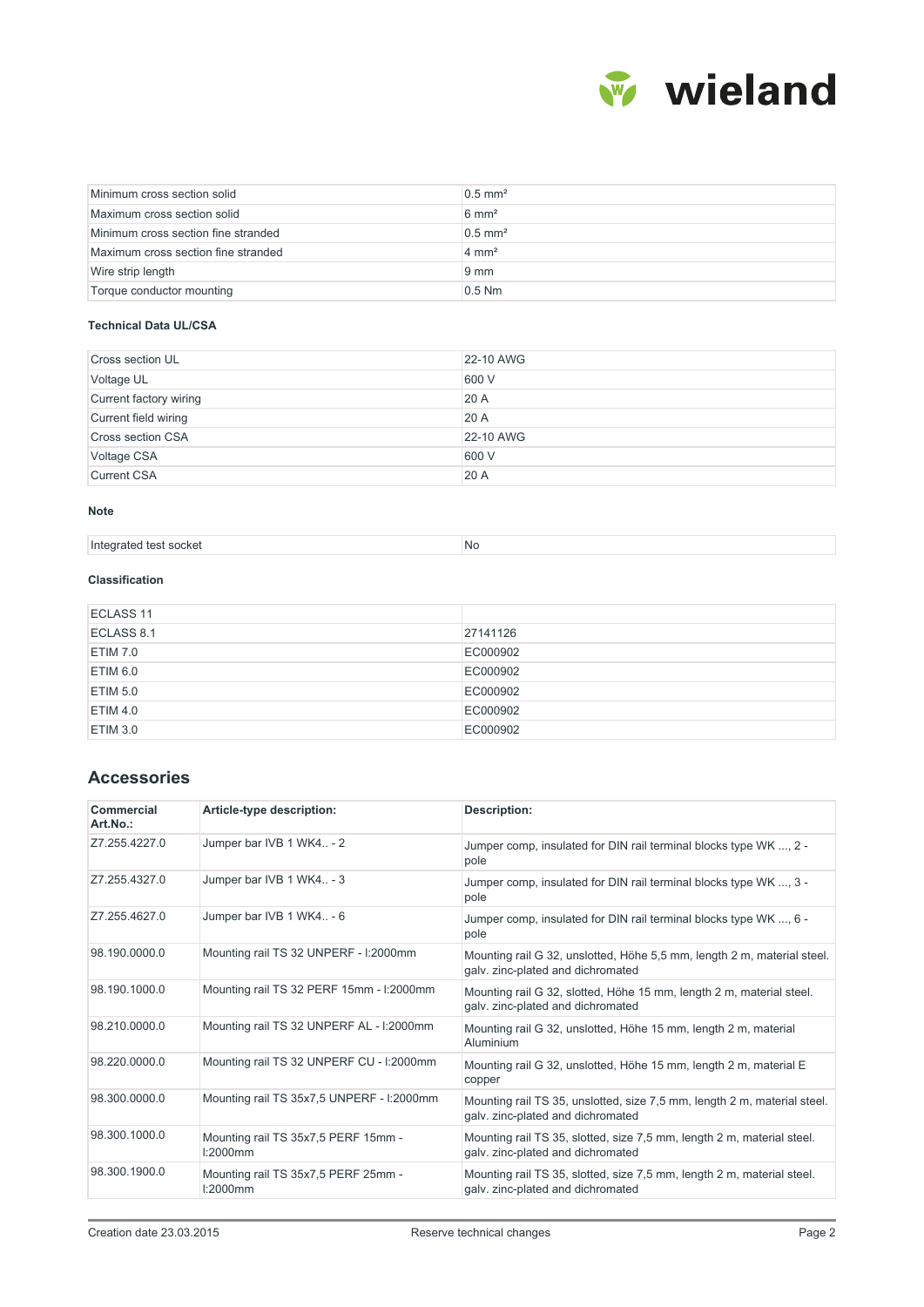

| 98.360.0000.0 | Mounting rail TS 35x15-2,3 UNPERF - I:2000mm        | Mounting rail TS 35, unslotted, size 15 mm, length 2 m, material steel.<br>galv. zinc-plated and dichromated |
|---------------|-----------------------------------------------------|--------------------------------------------------------------------------------------------------------------|
| 98.360.0004.0 | Mounting rail TS 35x15-2,3 UNPERF FZN -<br>l:2000mm | Mounting rail TS 35, unslotted, size 15 mm, length 2 m, material steel,<br>hot galvanized                    |
| 98.370.0000.0 | Mounting rail TS 35x15 UNPERF - I:2000mm            | Mounting rail TS 35, unslotted, size 15 mm, length 2 m, material steel.<br>galv. zinc-plated and dichromated |
| 98.370.1000.0 | Mounting rail TS 35x15 PERF 15mm - I:2000mm         | Mounting rail TS 35, slotted, size 15 mm, length 2 m, material steel.<br>galv. zinc-plated and dichromated   |
| 98.380.0000.0 | Mounting rail TS 35x15-2,3 UNPERF CU -<br>l:2000mm  | Mounting rail TS 35, unslotted, size 15 mm, length 2 m, material E<br>copper                                 |
| 07.311.6155.0 | End plate AP 4 TK /V0                               | End plate for DIN rail terminal blocks type WK 4 TK, color: grey                                             |
| 07.311.8155.0 | Partition TW 4 TK /V0                               | Partition for DIN rail terminal blocks type WK 4 TK, color: grey                                             |
| 98.300.1800.0 | Mounting rail TS 35x7,5 PERF 18mm -<br>l:2000mm     | Mounting rail TS 35, slotted, size 7,5 mm, length 2 m, material steel.<br>galv. zinc-plated and dichromated  |